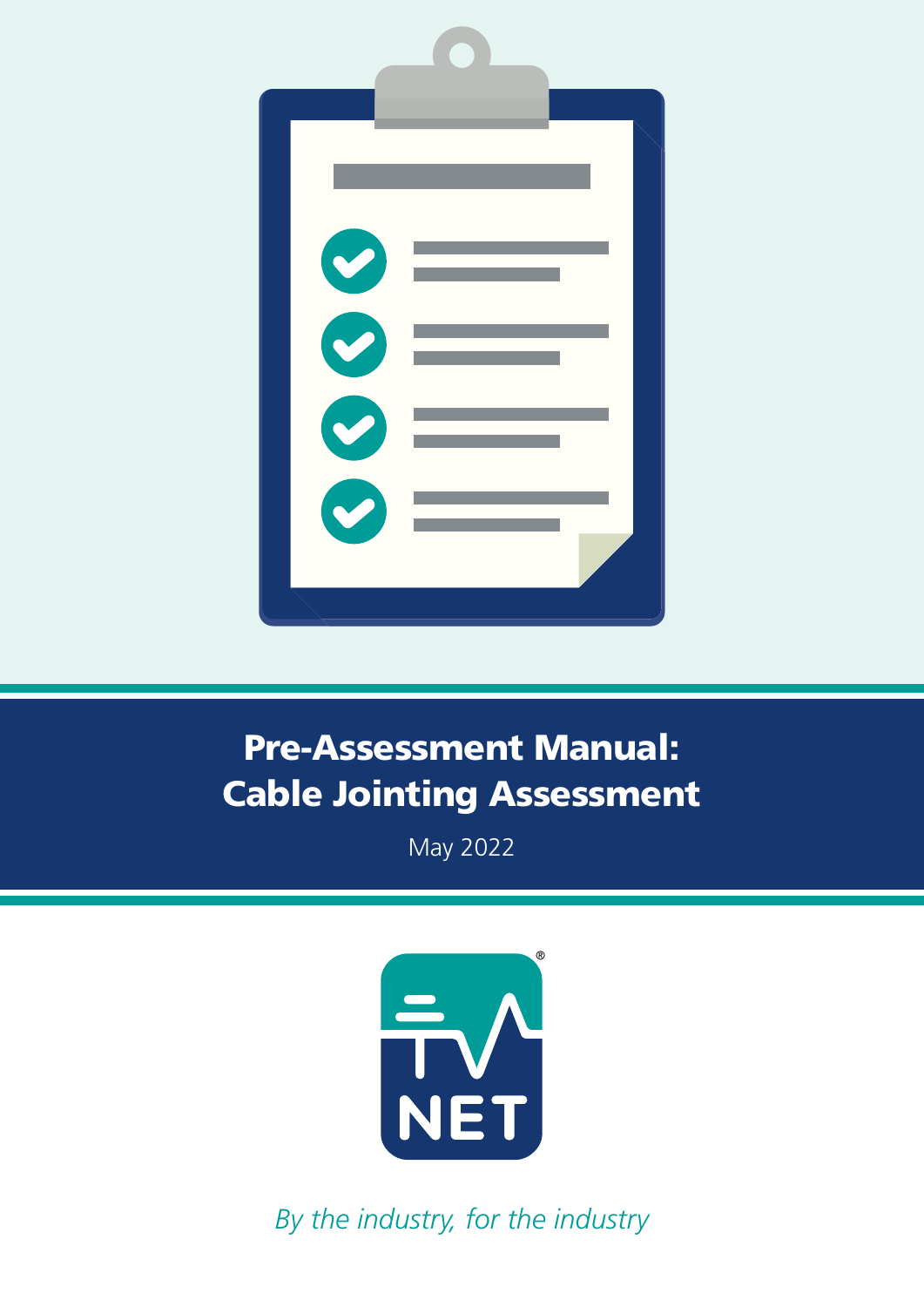# **Contents**

| Completion of a Through Joint Mathematical Completion of a Through Joint Mathematical Completion of a |  |
|-------------------------------------------------------------------------------------------------------|--|
|                                                                                                       |  |
|                                                                                                       |  |
|                                                                                                       |  |
| <b>FAOs</b>                                                                                           |  |

# Introduction

The Cable Jointing assessment provides an independent assessment of the occupational competence of low voltage cable jointers.

The assessment is compulsory for apprentices, adult trainees or upskilling workers who seek to gain industryrecognised qualified status to demonstrate they have knowledge and competence in the following key areas:

- **• Undertaking risk assessments for given circumstances**
- **• Safe isolation**
- **• Completion of a termination to a TP&N switch enclosure**
- **• Completion of a through joint**
- **• The inspection, testing and certification of the circuit**
- **• Understanding and application of procedures, industry recognised working practices and the requirements of statutory and non - statutory regulations relevant to the industry**

This Pre-Assessment Manual is designed to help candidates prepare for their upcoming assessment. In this document you'll be able to read:

- **• Details on each section of the assessment**
- **• Common areas where candidates fail and how to address this**
- **• General hints and tips for success**

### Are you ready for assessment?

Your first port of call should be NET's Candidate Self-Assessment Checklist. This is a compulsory document and we recommend that you use this well in advance of your assessment, as part of an honest review of your readiness and to identify areas where further training or experience may be required.

The Checklist will show you everything you should have learned before going into the assessment - read through it and make sure you have done it all. It's your employer's and training provider's responsibility to make sure you've covered everything on the list, so they should go through this with you and help identify any areas of concern.

Your employer and training provider (if applicable) must also sign the checklist to confirm that you have completed everything on the list and that you are ready to complete your assessment. You won't be able to book your assessment until you have signed and submitted this document.

### Special considerations

If there are health or other circumstances which may require an application for adjustment to the assessment, please refer to the NET Special Considerations and Reasonable Adjustments Policy on the NET website.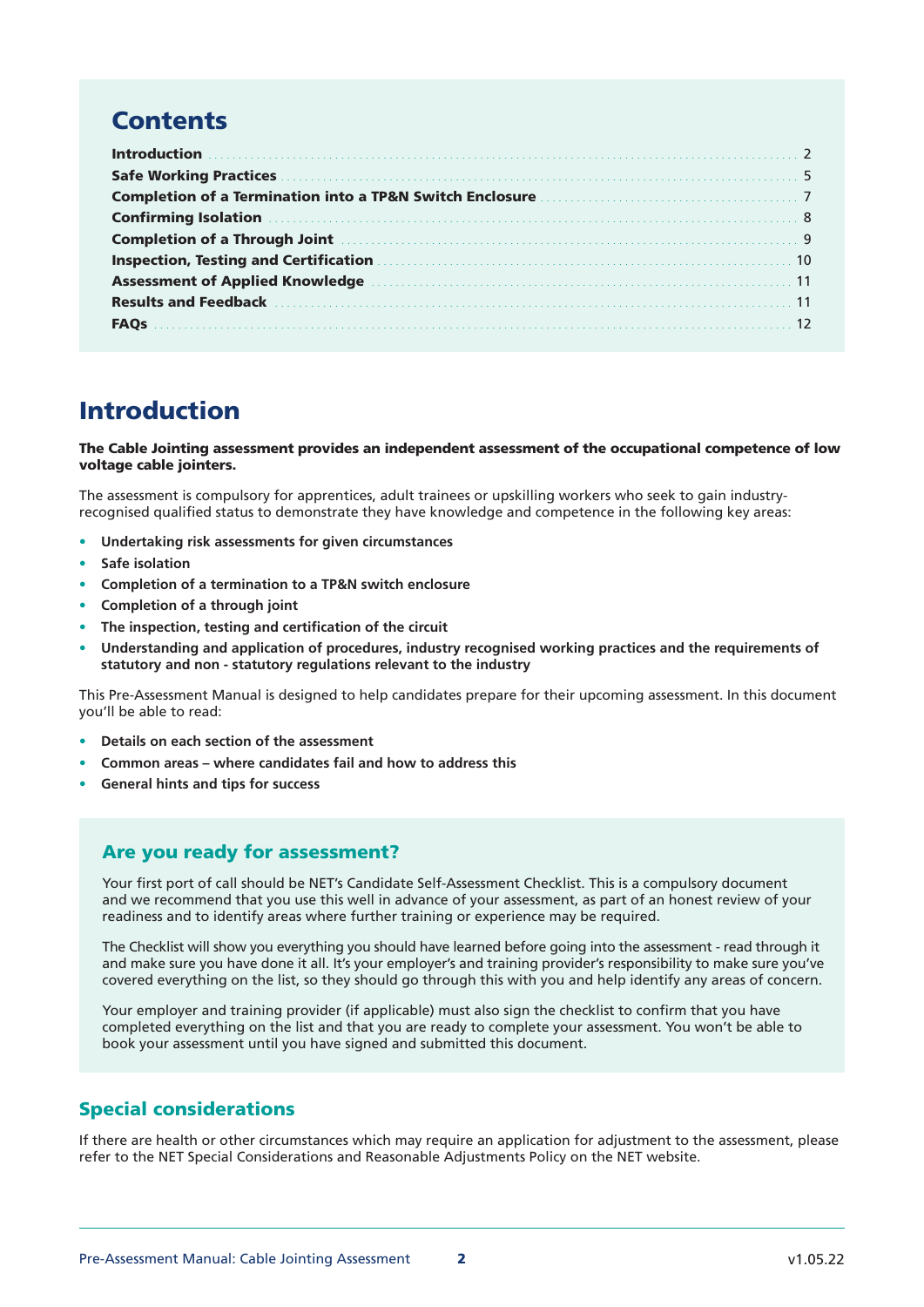### Before you attend…

Common sense can desert the best of us when under pressure, so in the run up to the assessment it might be helpful to consider the following:

- **• Get a good night's sleep the night before your first assessment day and during the assessment period you need to be firing on all cylinders, so don't make big plans for the evenings!**
- **• Make sure you know exactly where the test centre is and how to get there. Also leave enough time to travel, you don't want to be late.**
- **• Mobile phones, smart watches or any recording/playback devices are not allowed in the assessment area. If you have any of these with you, they will need to be handed in at the beginning of the assessment and signed out at the end of each day.**

### Get more support…

*NET has a series of Top Tips videos to support candidates in preparing for their assessment - please visit* www.netservices.org.uk/videos *for more details.*

### Centre Induction process

Before starting the assessment, the Centre Assessor will brief you on the Assessment Centre's Health and Safety policies and procedures including those for First Aid, emergencies and evacuation of the premises.

Before you start you must be happy that you fully understand the Assessment Centre's emergency procedures. You must ensure that you know the location of equipment, tools, materials and first aid facilities.

The Centre Assessor will also brief you on the procedures and requirements of all sections of the assessment.

### Tools

*Candidates are NOT permitted to use their own tools, only those provided by the centre MUST be used.*

*You must inform your assessor immediately if you feel any tools are damaged or defective in any way. The assessor will endeavour to provide replacements. We encourage you to speak up about any issues and do not wait until the end of the assessment.* 

### Publications and Documents

Here's a list of all the publications and documents that the Centre Assessor will provide to you at relevant times throughout the assessment:

- **• BS 7671 Requirements for Electrical Installations**
- **• IET Guidance Note 3. Inspection and Testing**
- **• IET On-Site Guide**
- **• Candidate Manual**

### Know your Paperwork

The 'Candidate Manual' is for your reference throughout the assessment but *must remain in the assessment area.* Non-compliance with this procedure will result in you being disqualified from the assessment.

When required, the following additional documents will be provided:

- **• Risk Assessment**
- **• BS 7671 Schedule of Inspections and Schedule of Test Results**

Make sure you're confident about completing a Schedule of Inspections and Schedule of Test Results and be certain you know how to carry out all the necessary tests for these.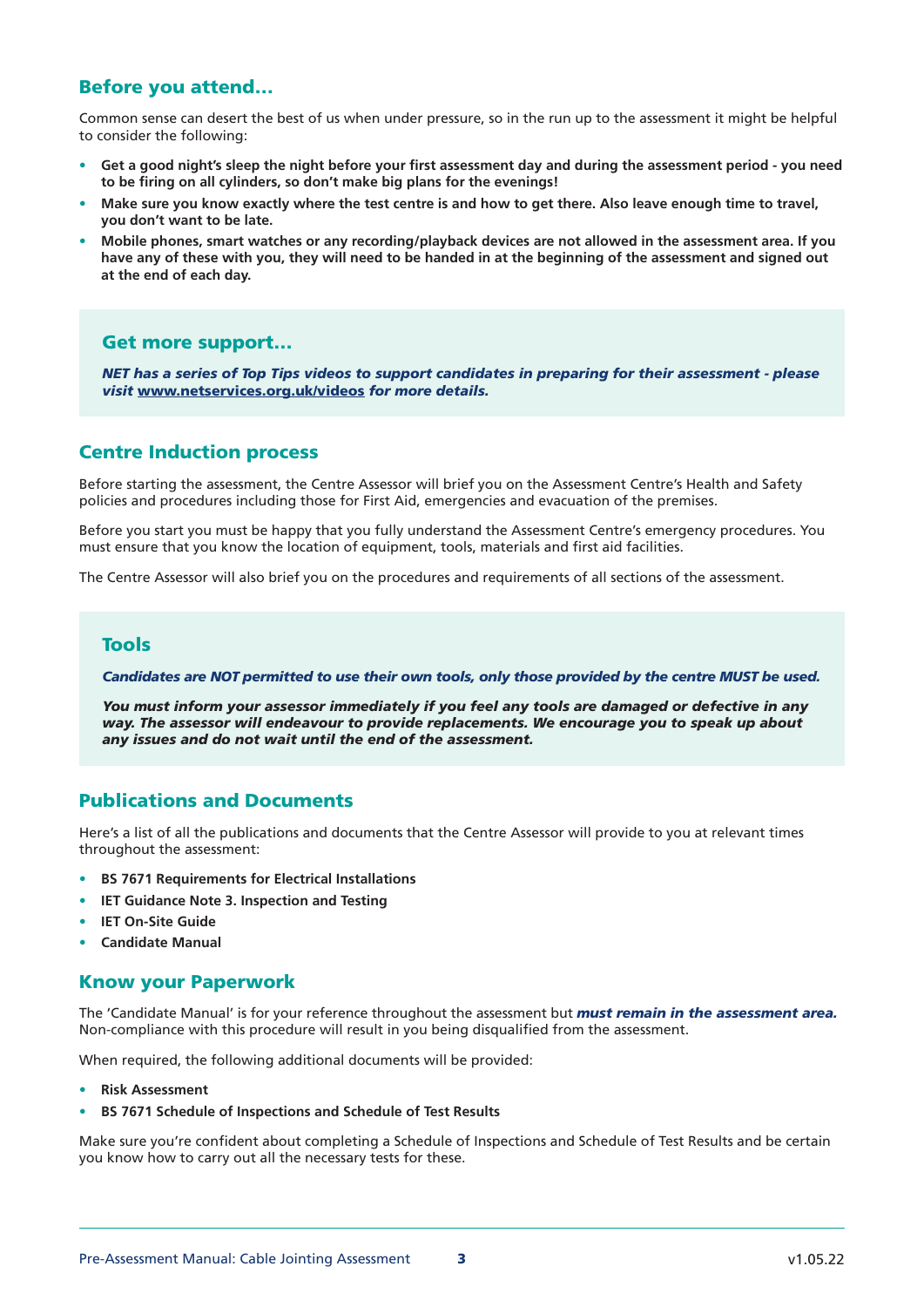### Brush up on these for your theory…

There's also a theory element to the assessment. You'll need to be up to speed on the following topics:

- **• Health and Safety**
- **• Safe isolation procedures**
- **• Harmonised cable colours and phasing**
- **• Cable types and construction**
- **• Gland types**
- **• Oxidisation**
- **• Compound preparation and pouring**
- **• Use and care of tools**
- **• Testing**

Make sure you revise these carefully - you don't want to spend time in the assessment test rig getting everything right, only to end up losing points on the theory aspects.

### Follow the Specification!

A fundamental aspect of industry competence is being able to follow a specification. Even if your work is safe and meets BS7671 standard, if you have fundamentally not followed the specification details, you will not pass the assessment.

Candidates regularly fail because they do not follow the written instructions in areas such as positioning, measurements, or cable types and sizes. The fact your alternative approach may have been safe or deemed acceptable in your workplace is irrelevant – the ability to follow a specification as set out is a core competence for an electrician.

### In your Assessment Area:

The following documents are displayed in your assessment area:

- **a) Health and safety information and fire procedures**
- **b) Risk Assessment information**

You should:

- **• Carefully read all assessment instructions.**
- **• Study the diagrams and information provided.**
- **• Use the information throughout the assessment.**

If you do not understand any of the instructions, the Centre Assessor can provide further explanation if required.

### Your Responsibilities:

*You should bring to the attention of the assessor, any materials or equipment you consider are damaged or unsuitable.*

*You are responsible for your own safety, and the safety of others who may be affected by your work.*

### Assessment sections and sequence:

The assessment contains the following sections:

- **• Safe Working Practices**
- **• Completion of a termination to a TP&N switch enclosure**
- **• Confirming Isolation**
- **• Completion of a Through Joint**
- **• Inspection, Testing and Certification of the circuit**
- **• Assessment of Applied Knowledge**

When you have finished a section, you cannot return to that section. Any time left will not be available for other sections.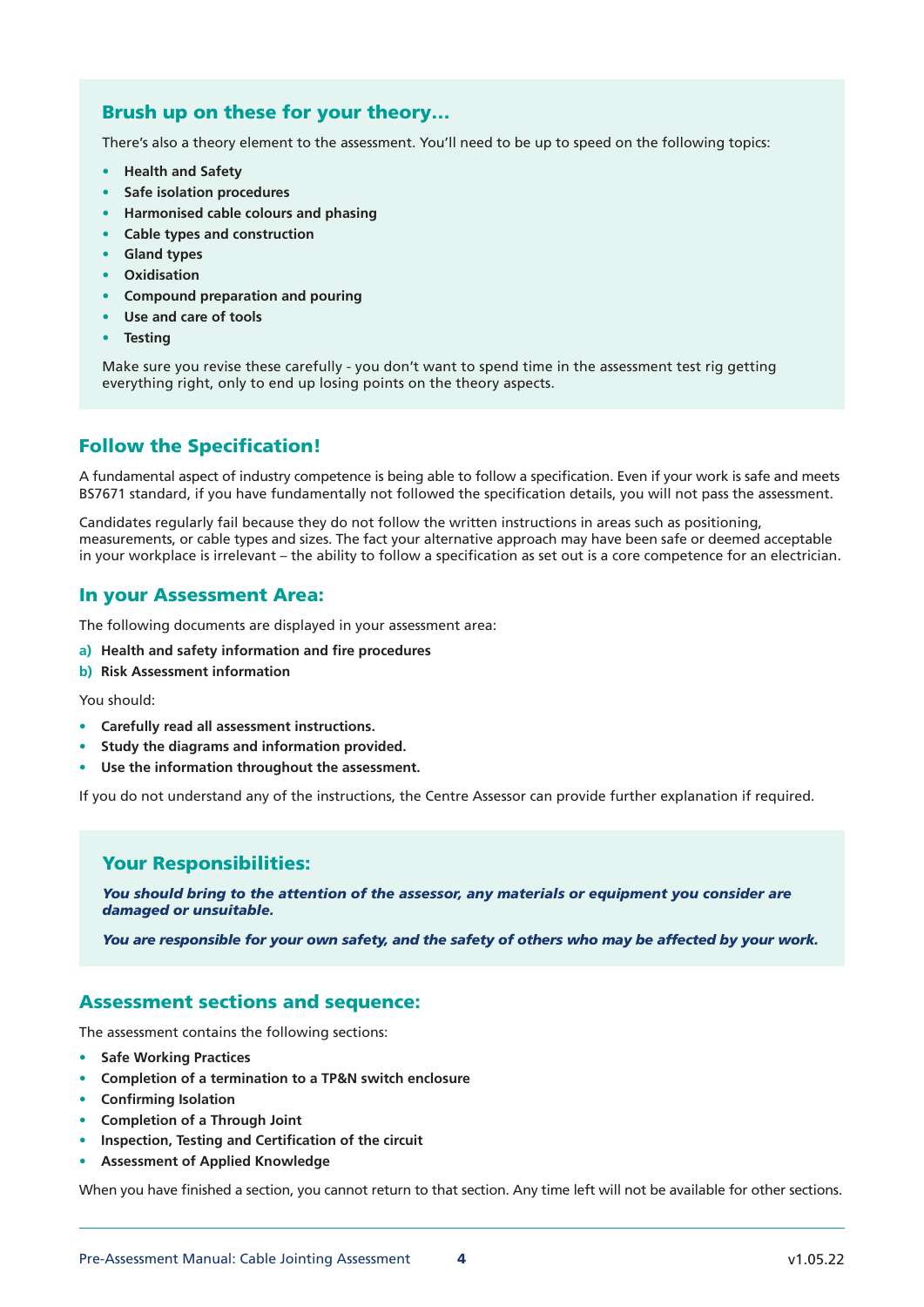# Safe Working Practices

#### **Maximum Time Allowed: 45 minutes.**

You will be allowed 10 minutes to read this section and prepare for assessment.

### Risk Assessment

### This is a careful examination of the risks associated with both working practices and candidate and centre staff activities.

- **• A hazard is anything that may cause harm.**
- **• A risk is a chance, great or small, that someone will be harmed by a hazard.**

The aim is to make sure that no one becomes ill or gets hurt at the facility. There are three steps to achieve this:

### 1. Identify the Hazards

Look at what may cause harm to candidates, centre staff, or other people because of a work activity.

#### 2. Decide Who Might be Harmed and How

Look at who may be affected by the work activity, how they may be affected; this may include other candidates and centre staff.

### 3. Evaluate the Risks and Decide on Precautions

If you find a hazard, there may be a risk to other people; you need to decide what steps must be taken to eliminate or reduce those risks as far as is reasonably practical:

- **• What needs to be done depends on whether the hazard is low risk or high risk.**
- **• You can determine this by looking at what type of injury may occur and how often it may happen.**
- **• It may be possible to remove the hazard altogether or to take steps to reduce this risk to an acceptable level.**
- **• If there is no risk present, then you do not need to take any action.**
- **• Record 'No action required' on the Risk Assessment document.**

## Safe Isolation procedure

### *This is very important as if this is not done correctly on site it could result in someone getting an electric shock and, in the worst case, death.*

- **1. Assessor has isolated as the Authorised Person and issued a permit to work.**
- **2. Apply your locks to the points of isolation.**
- **3. Select approved test equipment and prove that it is working.**
- **4. Test all combinations as shown below on the terminals of the enclosure:**
	- L1 and L2
	- L1 and L3
	- L1 and Neutral
	- L1 and Earth
	- $-12$  and L3
	- L2 and Neutral
	- L2 and Earth
	- L3 and Neutral
	- L3 and Earth
	- Neutral and Earth
- **5. Re-prove your test equipment is working.**
- **6. Sign and accept permit to work.**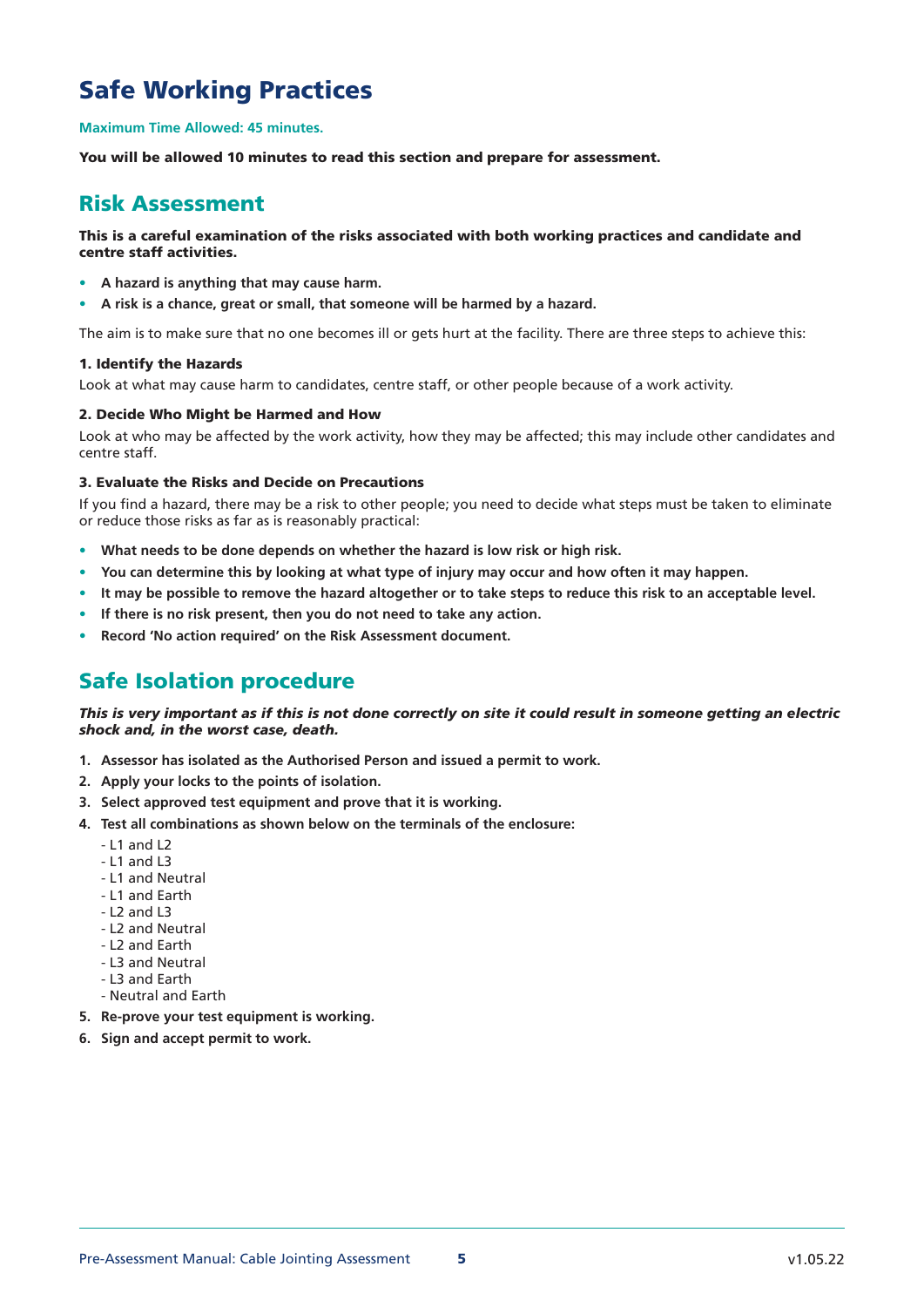- **• Candidates have not demonstrated the correct procedure for Safe Isolation of Supplies.**
	- Make sure you test all the combinations (10-point test).
- **• Candidates do not prove test equipment before and after Safe Isolation.**
	- If you do not prove the test equipment before and after you have used it, how do you know that it is working correctly?
- **• Candidates do not locate the key in a secure place.**
	- If the key is not secure someone else could take it and re-energize the circuit you are working on.
- **• Candidates do not fit warning notices.**
	- Fitting a notice and informing people around you that the circuit will be isolated avoids issues with shutting down IT equipment and people trying to switch equipment back on.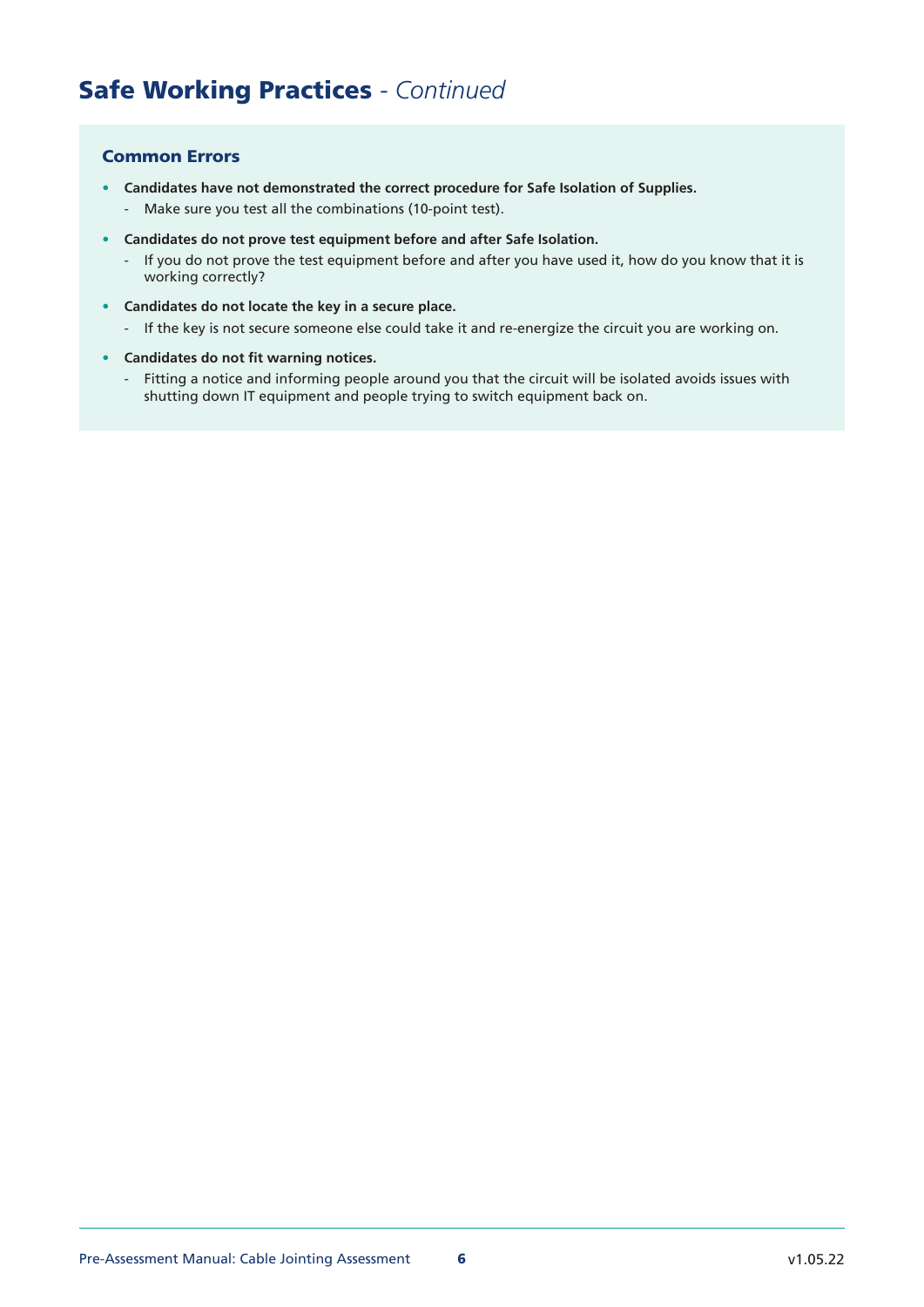# Completion of a Termination into a TP&N Switch Enclosure

### **Maximum Time Allowed: 1 hours 15 minutes.**

### You will be allowed 10 minutes to read this section and prepare for assessment.

To demonstrate occupational competence, you will be required to:

- **• Select the correct gland for the given cable and environment.**
- **• Secure a cable into the enclosure with the gland selected.**
- **• Terminate the conductors to industry standards.**
- **• Select and fit the correct size of Earth connection.**

To complete this section of the assessment, you must demonstrate occupational competence in accordance with statutory and non-statutory regulations and approved industry working practices.

Make sure that you follow all the instructions given in the Candidate Manual.

- **• Candidates do not select the correct size of conductors.**
	- If the cable fitted is too small, then it will cause danger under fault conditions.
- **• Candidates do not sufficiently tighten glands.**
	- These are checked and if they can be undone by hand, they would not be deemed to be tight.
- **• Candidates do not sufficiently secure conductors on to terminals.**
	- If a conductor can be pulled out of a connection between finger and thumb it would be deemed as loose.
	- These are checked and if they can be undone by hand, they would not be deemed to be tight.
- **• Candidates do not correctly identify conductors.**
	- You need to identify what conductors are being used for, this is as per Chapter 51 of BS 7671.
- **• Candidates either remove too much insulation, increasing the risk of electrical contact, or not enough to make an effective electrical connection.**
	- If the terminal is on the insulation, when the cable gets warm it will soften and the connection can become loose and burn.
	- If excessive insulation is removed, contact could be made with live conductors.
	- When viewing a connection at 90 degrees you should not see any copper.
- **• Circuit is not connected in a way as to ensure effective functional operation.**
	- If the circuit does not work, then the customer would not pay.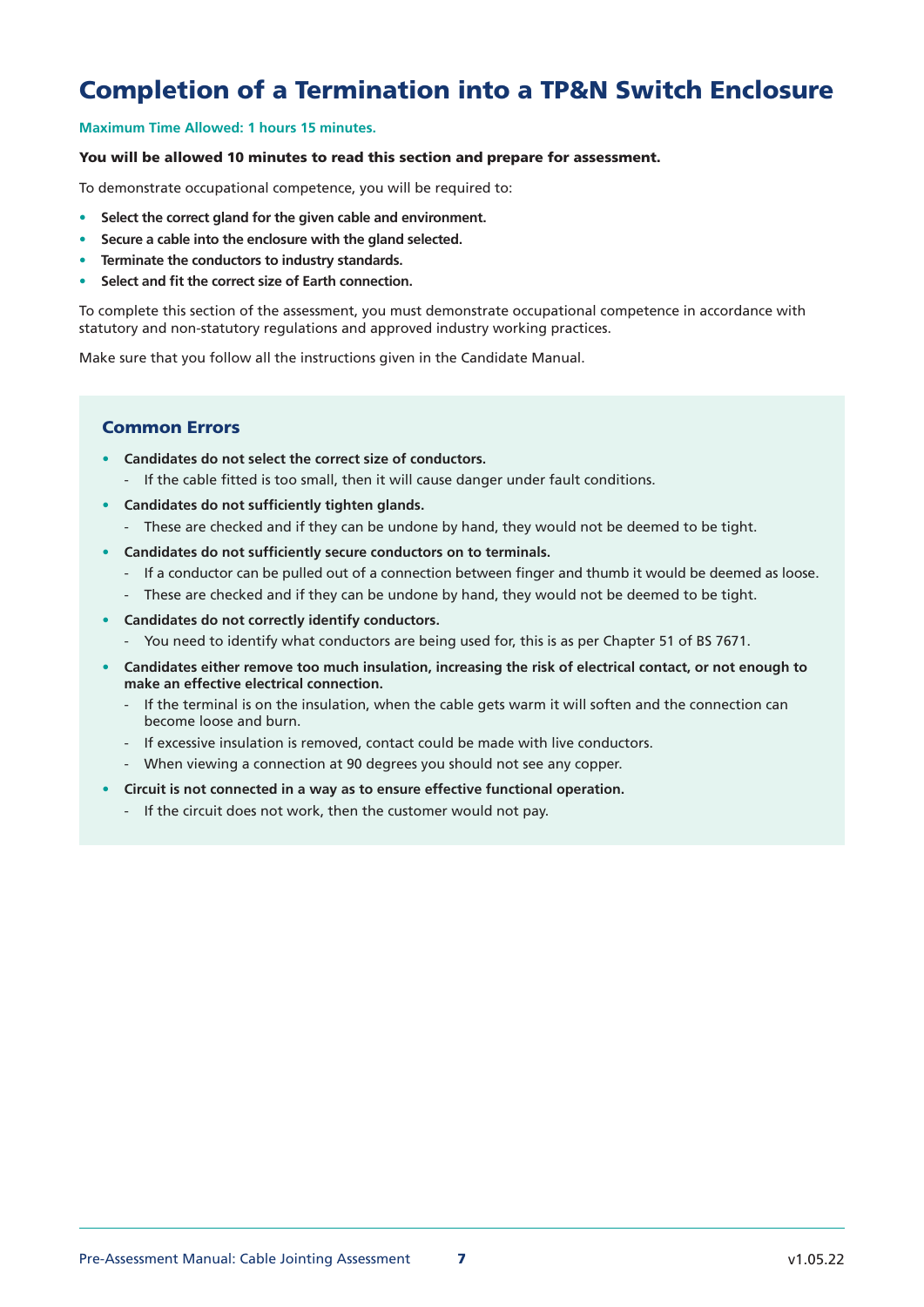# Confirming Isolation

### **Maximum Time Allowed: 15 minutes.**

### You will be allowed 5 minutes to read this section and prepare for assessment.

You are required to check the cable you are going to join onto is also safe to work on.

- **1. Select approved test equipment and prove that it is working.**
- **2. Test all combination as shown below on the conductors that you will be terminating to:**
	- L1 and L2
	- $-11$  and L3
	- L1 and Neutral
	- L1 and Earth
	- L2 and L3
	- L2 and Neutral
	- L2 and Earth
	- L3 and Neutral
	- L3 and Earth
	- Neutral and Earth
- **3. Re-prove your test equipment is working.**

- **• Candidates have not demonstrated the correct procedure for Safe Isolation of Supplies.**
	- Make sure you test all the combinations (10-point test).
- **• Candidates do not prove test equipment before and after Safe Isolation.**
	- If you do not prove the test equipment before and after you have used it, how do you know that it is working correctly?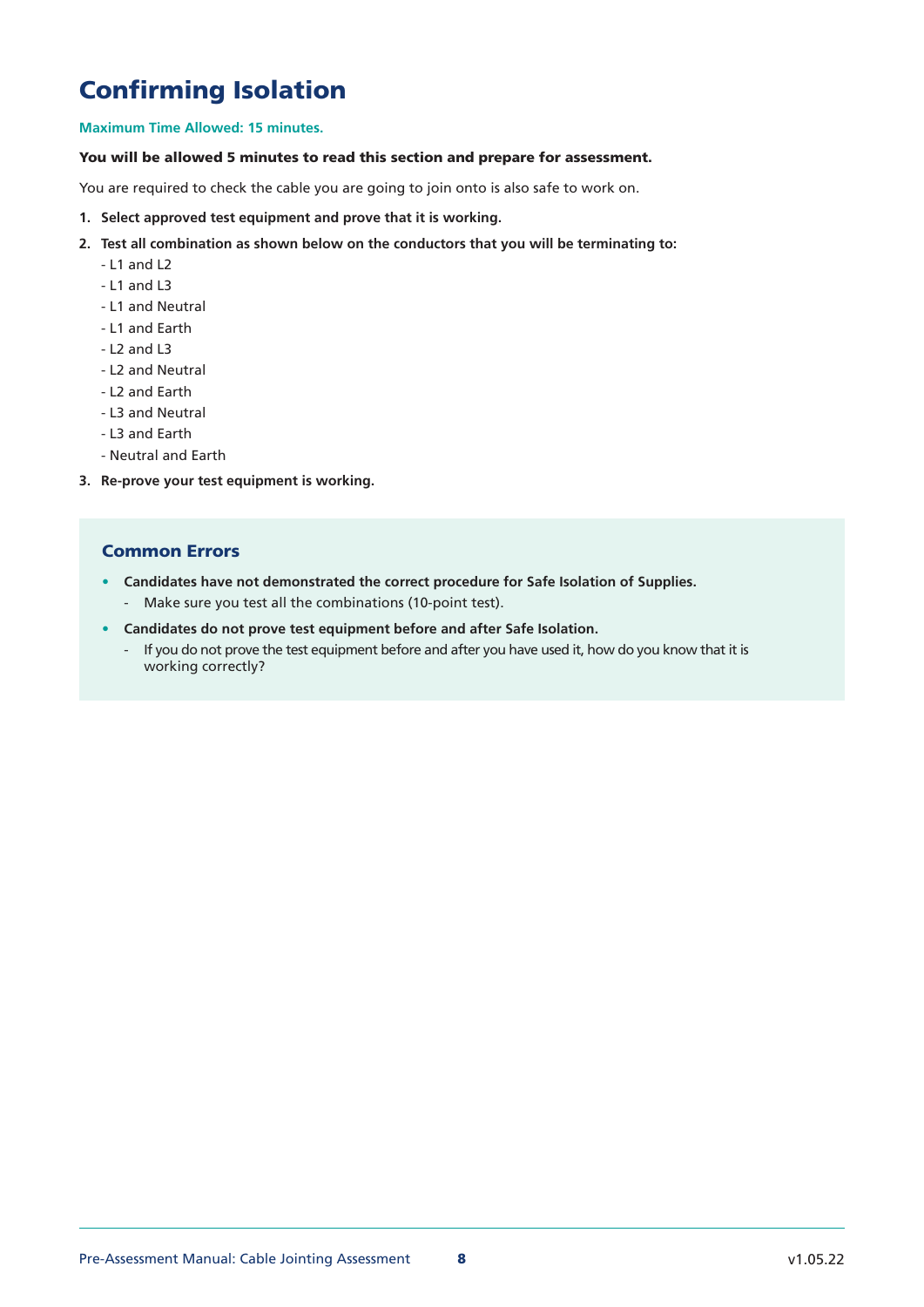# Completion of a Through Joint

### **Maximum Time Allowed: 1 hour 30 minutes.**

### You will be allowed 5 minutes to read this section and prepare for assessment.

To demonstrate occupational competence, you will be required to:

- **• Prepare the cable for the joint.**
- **• Terminate conductors to industry standards.**
- **• Select and fit the correct size of Earth connection.**
- **• Select the correct resin for the joint.**

- **• Candidates do not select the correct size of conductors.**
	- If the cable fitted is too small, it will cause danger under fault conditions.
- **• Candidates do not sufficiently secure conductors.**
	- If a conductor can be pulled out of a connection between finger and thumb it would be deemed as loose.
	- These are checked and if they can be undone by hand, they would not be deemed to be tight.
- **• Candidates do not correctly identify conductors.**
	- You need to identify what conductors are being used for, this is as per Chapter 51 of BS 7671.
- **• Candidates either remove too much insulation, increasing the risk of electrical contact, or not enough to make an effective electrical connection.**
	- If the terminal is on the insulation, when the cable gets warm it will soften and the connection can become loose and burn.
	- If excessive insulation is removed, contact could be made with live conductors.
	- When viewing a connection at 90 degrees you should not see any copper.
- **• Circuit is not connected in a way as to ensure effective functional operation.**
	- If the circuit does not work, then the customer would not pay.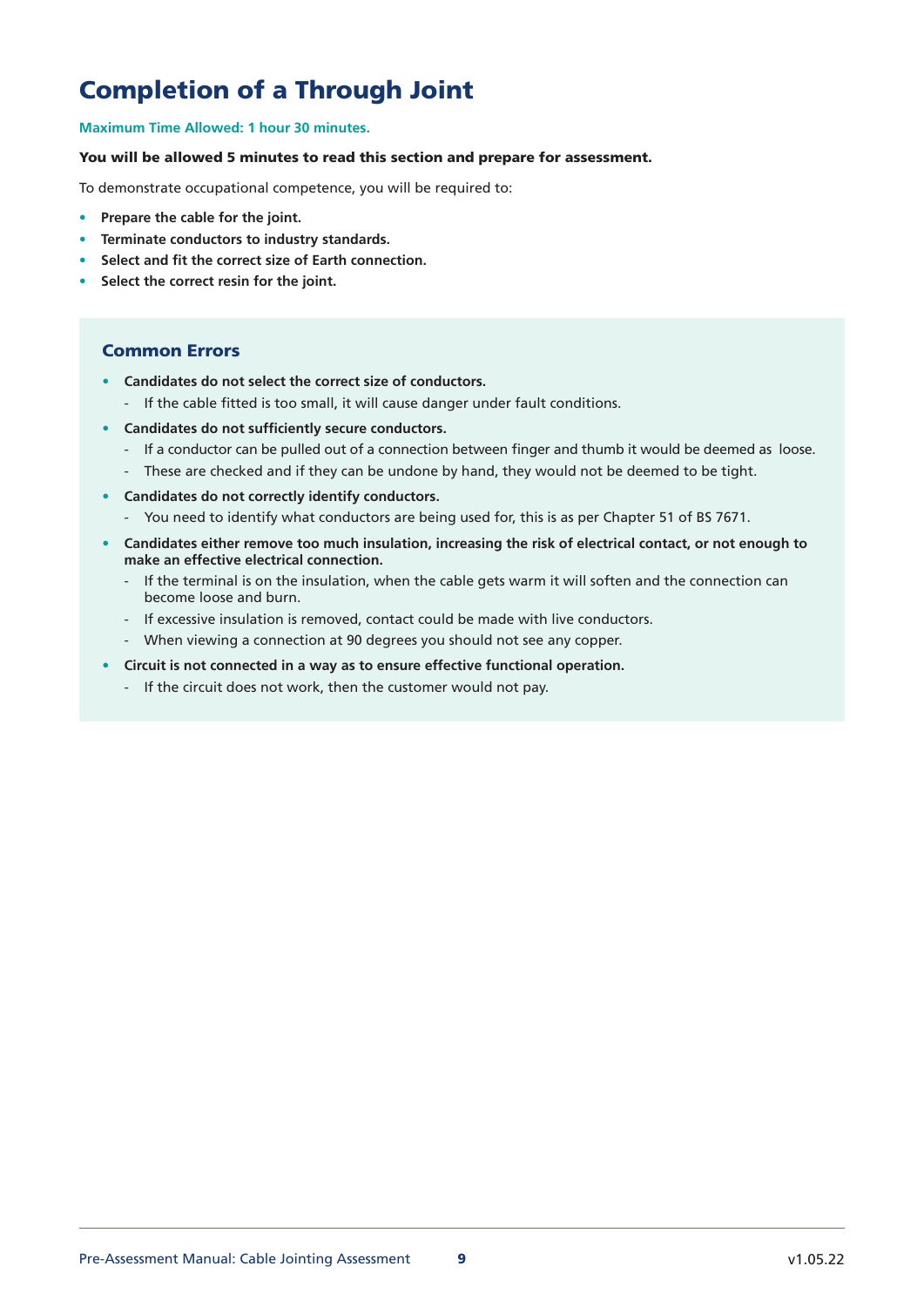# Inspection, Testing and Certification

### **Maximum Time Allowed: 30 minutes.**

### You will be allowed 10 minutes to read this section and prepare for assessment.

### This section will be fully observed by the Centre Assessor.

You will be provided with the following documentation for use throughout the section:

- **• BS 7671 Requirements for Electrical Installations**
- **• IET Guidance Note 3. Inspection & Testing**
- **• IET On-Site Guide**

To demonstrate occupational competence, you will be required to:

- **• Carry out a visual inspection of the circuit.**
	- Complete a Schedule of Inspections for the circuit, indicating if the items listed are Acceptable or Not Applicable to the circuit being inspected.
- **• Complete the following tests on the circuit, in accordance with Guidance Note 3:**
	- a) Continuity of Protective Conductors
	- b) Insulation Resistance
- **• Upon completion of testing, you should remove your locks, sign off the permit and hand it back to the assessor.**

- **• Candidates do not prepare the instrument for use or set it on the correct range.**
	- Select the correct function or voltage.
	- Remember to null or zero the leads.
	- Check the meter is in date and safe to use.
- **• Candidates do not carry out the test in accordance with Guidance Note 3.**
	- You have Guidance Note 3 and the On-Site Guide with you so if you are unsure, check how the test should be carried out.
	- Do not take shortcuts that you have been shown on site these may not be correct.
	- If you remember something and need to go back and repeat a test that is fine. You may then need to repeat any other test that is dependent on the test you have just repeated.
- **• Candidates do not record the test results.**
	- This can happen when someone carries out testing and records results on a scrap of paper and then at the end, they cannot find the reading they require.
	- Fill in the Schedule of Test Results as you complete each test. This will also highlight anything you may have forgotten.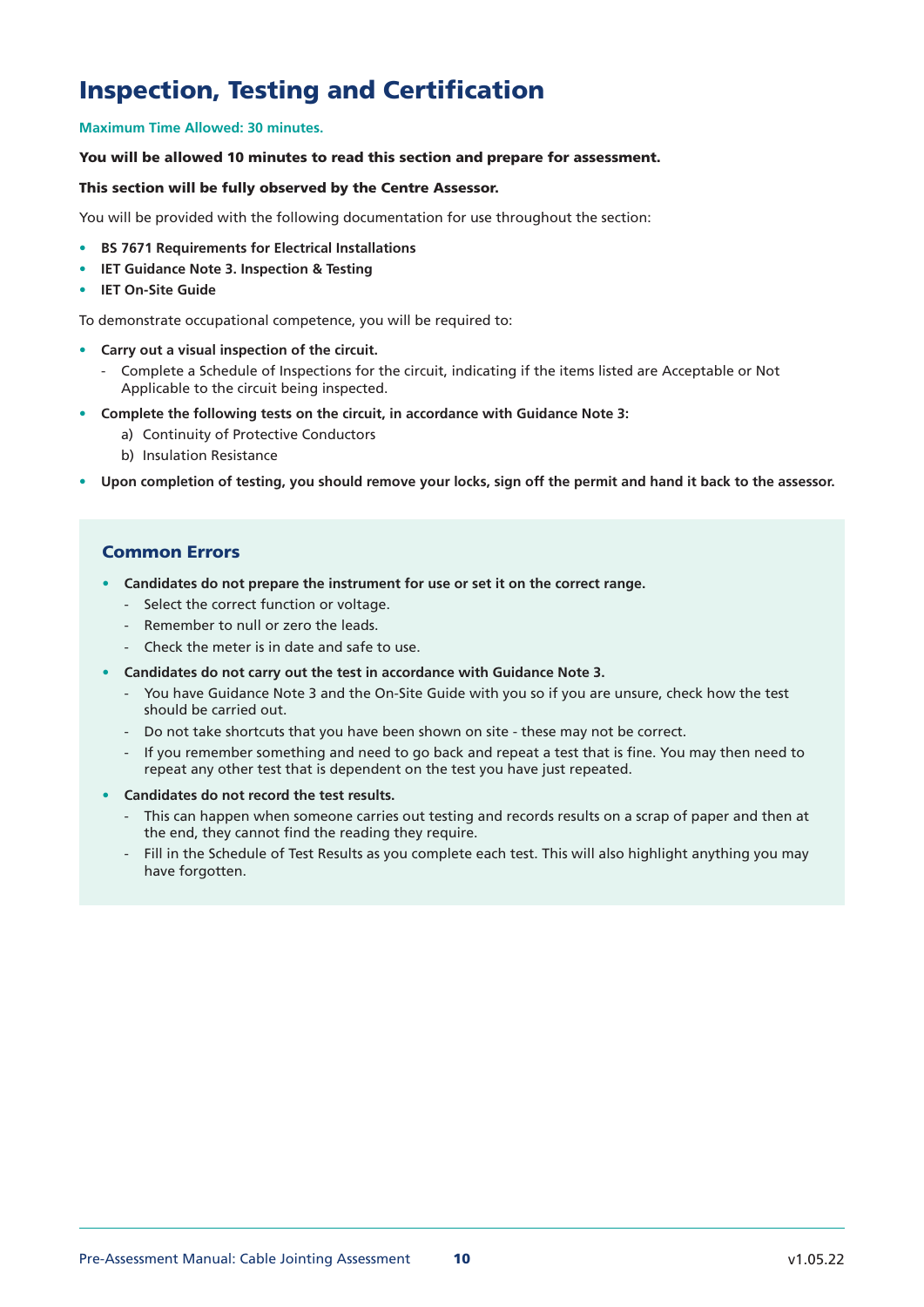# Assessment of Applied Knowledge

### **Maximum Time Allowed: 1 hour.**

### You will be allowed a minimum of 5 minutes to read this section and prepare for assessment.

You will be required to undertake an online assessment consisting of 30 multiple-choice questions.

You will be assessed on your application of knowledge associated with the following:

- **• Health and Safety**
- **• Safe isolation procedures**
- **• Harmonised cable colours and phasing**
- **• Cable types and construction**
- **• Gland types**
- **• Oxidisation**
- **• Compound preparation and pouring**
- **• Use and care of tools**
- **• Testing**

You will be provided with the following publications:

- **• BS 7671 Requirements for Electrical Installations**
- **• IET Guidance Note 3. Inspection & Testing**
- **• IET On-Site Guide**

You are not allowed any other documentation.

# Results and Feedback

On completion of your assessment, you will not be given any direct feedback or indication of the result by the Assessor. The NET system will provide you with your results, five days after the assessor has completed the marking.

If you are unsuccessful, the results emailed to you will give a general feedback statement on how you did not meet the criteria for the section/s in question. It will not provide you with a specific marking detail, but the general feedback statement will give you an indication of where further training or improvement may be required before you re-sit the assessment.

NET is unable to provide specific marking detail as the assessment marking criteria must remain confidential.